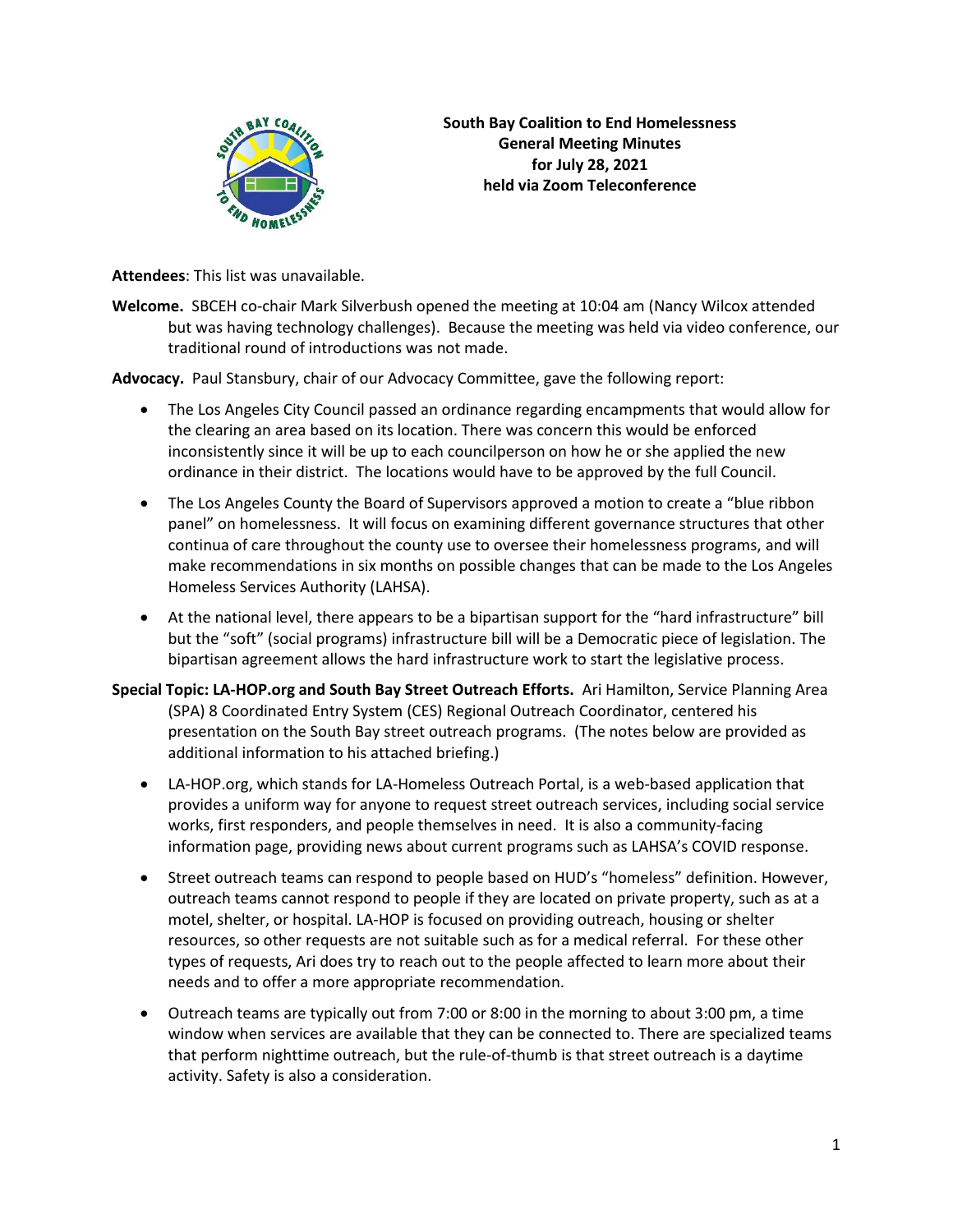- There is an overlapping web of proactive outreach across the region. Reactive outreach adds more "community eyes" on helping to identify people experiencing homelessness.
- Outreach teams cannot enforce any ordinances, so if someone is trespassing, they cannot tell that person to move along as an example. Every person's needs is different so the results are just as varied, respecting that people take time to accept services.
- The South Bay disproportionately uses LA-HOP much more than other regions, based on the number of people homeless identified by the Homeless Count.
- Street outreach during the past year with COVID showed that self-referrals grew substantially, but the number of people located dropped off because outreach teams were responding to the immediate changing needs of providing meals and helping people shelter-in-place. Outreach specialist were similarly refocused on conducting COVID testing, and many outreach generalists were reassigned to Project Room Key. While the initial outreach effort diminished because of the pandemic, it has since popped back stronger than ever over the past few months and more people are being located.
- The regional map shows the relationship between where LA-HOP requests have been made relative to where people were found during the Homeless Count. This helps to identify where more community outreach can be made about using this reporting portal.
- Email addresses are now required to make a LA-HOP report because when the program first started, people were misidentifying themselves as being city officials. If someone doesn't have an email address, they can call 2-1-1 or phone LAHSA's hotline to make the referral.
- Successful LA-HOP referrals should not be for people that you see just once, or who are walking on the streets because they will be difficult for the teams to find them.
- If someone receives a notice that the request was closed because of a safety concern, Ari will continue to work with an outreach team to see if there is a way to get around that concern before putting a "hard stop" on it.
- Ari said the time it takes for someone to go into a bridge shelter from the living on the streets depends on the bed availability. If there is a open spot, it could take typically 2-4 days.
- The demographics of people being identified by LA-HOP are trending to be more seniors who are more recently homeless. Ari also felt the overall vulnerability spanned the two extremes. For self-referrals, they tend to be lower acuity, younger (more tech savvy and able to use the app), and those sleeping in vehicles. For community reporters and first responders, they tend to be higher acuity, older, and with overlapping health conditions.
- The reporters are kept anonymous to the unhoused person.

## **Special Topic "E6" Multi-Discipline Outreach and SPA 8 Agency Spotlight.** Laurie Ramey, Senior Director for Outreach and Street-Based Medicine for Mental Health America of Los Angeles (MHALA) began her presentation with an overview of the agency before she focused on the E6 teams that she heads up (The notes below are provided as additional information to his attached briefing.).

• MHALA underwent a large change, closing its "Village" and moving to a new location in Long Beach called the Integrated Services Center (ISC). Their café will be opening sometime next year, with the delay due to COVID complications.